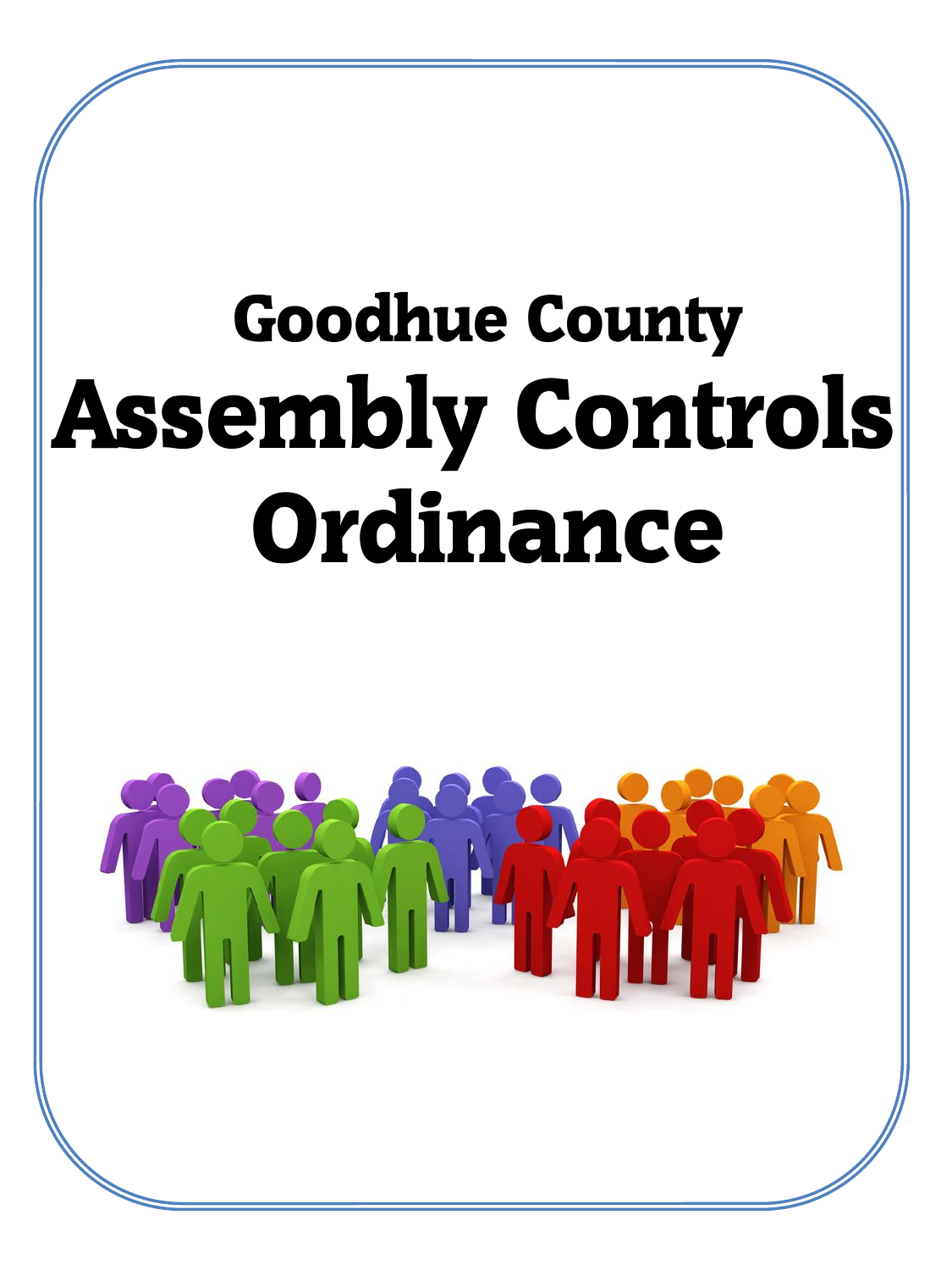## **GOODHUE COUNTY ASSEMBLY CONTROLS ORDINANCE**

October 22, 1977 **ADOPTED: AMENDED:** November 20, 2018

### **TABLE OF CONTENTS**

|                                 | Page |
|---------------------------------|------|
| Title                           | 3    |
| Purpose                         | 3    |
| Jurisdiction                    | 3    |
| Interpretation                  | 3    |
| Severability                    | 3    |
| Word Usage                      | 3    |
| License Required                | 3    |
| Procedure                       | 4    |
| Application                     | 4    |
| Performance Standards           | 5    |
| Issuance                        | 6    |
| Revocation                      | 6    |
| <b>Violations and Penalties</b> | 6    |
| <b>Effective Date</b>           | 6    |
|                                 |      |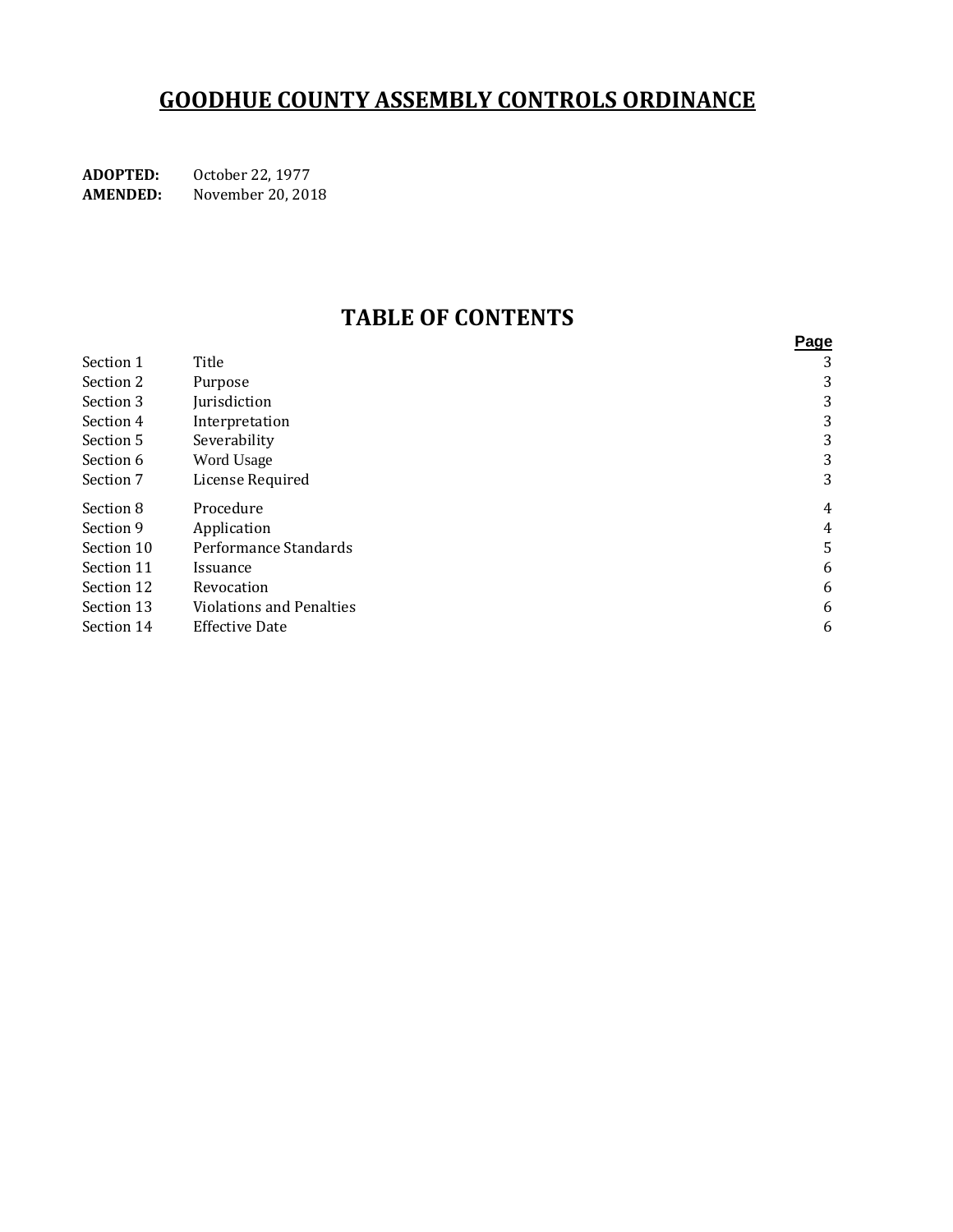## **ASSEMBLY CONTROLS ORDINANCE**

#### **SECTION 1. TITLE**

This Ordinance shall be known as the Goodhue County Assembly Controls Ordinance, and will be referred to herein as "this Ordinance".

#### **SECTION 2. PURPOSE**

It is the purpose of the Goodhue County Board of Commissioners to protect the health, safety and general welfare of the people of Goodhue County. This Ordinance regulates the assemblage of large numbers of people, in excess of those normally needing the health, sanitary, fire, police, transportation, and utility services regularly provided in Goodhue County.

#### **SECTION 3. JURISDICTION**

This Ordinance shall be in effect in all areas of Goodhue County lying outside the limits of the incorporated municipalities.

#### **SECTION 4. INTERPRETATION**

In interpreting and applying the provisions of this Ordinance, they shall be held to be the minimum requirements for the promotion of public health, safety, and general welfare. Where the provisions of this Ordinance impose greater restrictions than those of any statute, other ordinance or regulation, the provisions of this Ordinance shall be controlling. Where the provisions of any statute, other ordinance or regulation impose greater restrictions than this Ordinance, the provisions of each statute, other ordinance, or regulation shall be controlling.

#### **SECTION 5. SEVERABILITY**

If any section, clause, provision, or portion of this Ordinance is adjudged unconstitutional or invalid by a court of competent jurisdiction, the remainder of this Ordinance shall not be affected thereby.

#### **SECTION 6. WORD USAGE**

For purposes of this Ordinance, certain terms or words used herein shall be interpreted as follows:

- Subd. 1 The word "person" includes a firm, association, organization, partnership, trust, company or corporation as well as individual.
- Subd. 2 The word "shall" is mandatory, and not discretionary, the word "may" is permissive.
- Subd. 3 "Assembly" means a group of persons gathered together at any location, at any single time, for outdoor events such as concerts, benefits, political rallies, etc.
- Subd. 4 The phrase "County Board" shall mean the Goodhue County Board of Commissioners.

#### **SECTION 7. LICENSE REQUIRED**

No person shall permit, maintain, promote, conduct, advertise, act as an entrepreneur, undertake, organize, manage, sell or give tickets to an actual or reasonably anticipated assembly of 500 or more people, whether on public or private property, unless a license to hold the assembly has first been issued by the County Board. A license to hold an assembly issued to one person shall permit any person to engage in any lawful activity in connection with the holding of the licensed assembly.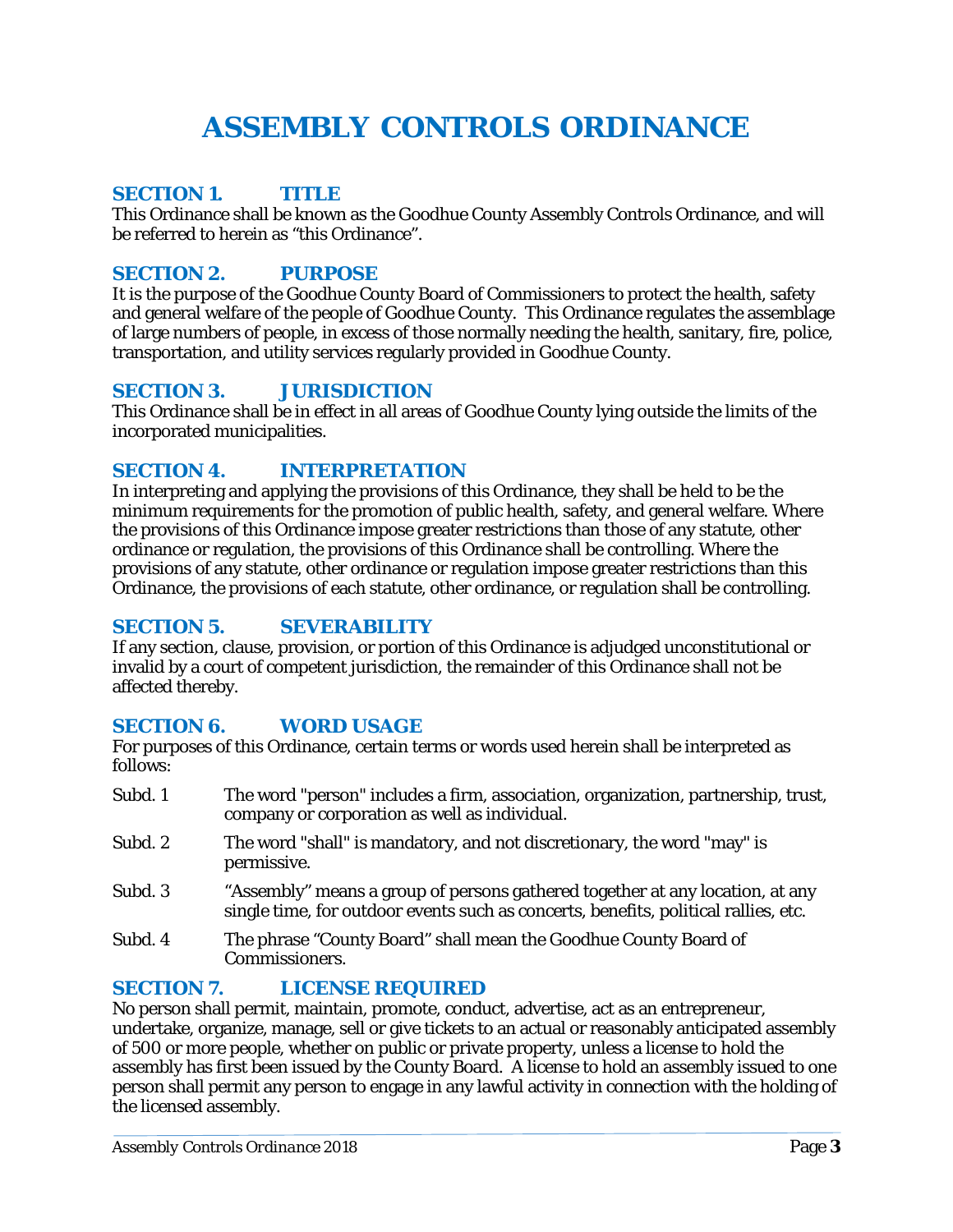| Subd. 1 | A separate license shall be required for each Assembly and each location in which<br>500 or more people assemble or can reasonably be anticipated to assemble.                                                                                     |
|---------|----------------------------------------------------------------------------------------------------------------------------------------------------------------------------------------------------------------------------------------------------|
| Subd. 2 | A license shall permit the Assembly of only the maximum number of people<br>stated in the license. The license shall not sell tickets to, nor permit to assemble<br>at the licensed location more than the maximum permissible number of people.   |
| Subd. 3 | This ordinance shall not apply to any regularly established, permanent place of<br>worship, stadium, athletic field, arena, auditorium, coliseum, County Parks or<br>trails, or other similar permanently established place of assembly.           |
| Subd. 4 | This ordinance shall not apply to fairs or other Assemblies held at the Goodhue<br>County fairgrounds or "Breakfast at the Farm" events.                                                                                                           |
| Subd. 5 | This ordinance may be required as part of other licenses, permits, ordinances, or<br>regulation of Goodhue County.                                                                                                                                 |
| Subd. 6 | If liquor is sold or distributed as part of the Assembly, the applicant must also<br>obtain, or provide proof of, the appropriate liquor licenses or permits (including<br>Caterer's Permits) from the State of Minnesota and from Goodhue County. |
| Subd. 7 | This ordinance shall not apply to a family celebratory gatherings taking place<br>entirely upon the premises of a family member.                                                                                                                   |
| Subd. 8 | Each license granted to an applicant under this Ordinance shall not be non-<br>transferable.                                                                                                                                                       |

# **SECTION 8. PROCEDURE**<br>Subd. 1 Upon receipt of a comple

- Upon receipt of a completed application for a license to hold an actual or anticipated assembly of 500 or more persons, the County Board shall schedule a public hearing at a time and in a location to be prescribed. The public hearing may be continued from time to time and additional hearings may be held.
- Subd. 2 The County Board shall base its decision, including any conditions, on consideration of the elements contained in the information provided with the application, information gathered from the public hearing, and any additional information provided by the public or staff.

#### **SECTION 9. APPLICATION**

Subd. 1 As part of the application, the applicant shall provide information to address:

- A. The nature or purpose of the Assembly;
- B. The dates and times in which the Assembly will occur;
- C. The maximum number of tickets to be issued;
- D. The maximum number of persons, including staff, which will be on the site during the Assembly dates and times.
- Subd. 2 As part of a completed application, the applicant shall submit a site map and provide plans for:
	- A. enclosing the location of the assembly with a barrier of sufficient height and strength to prevent people in excess of the maximum permissible from gaining access to the grounds;
	- B. sound control of the Assembly not to exceed limits outlined in the Performance Standards of this ordinance;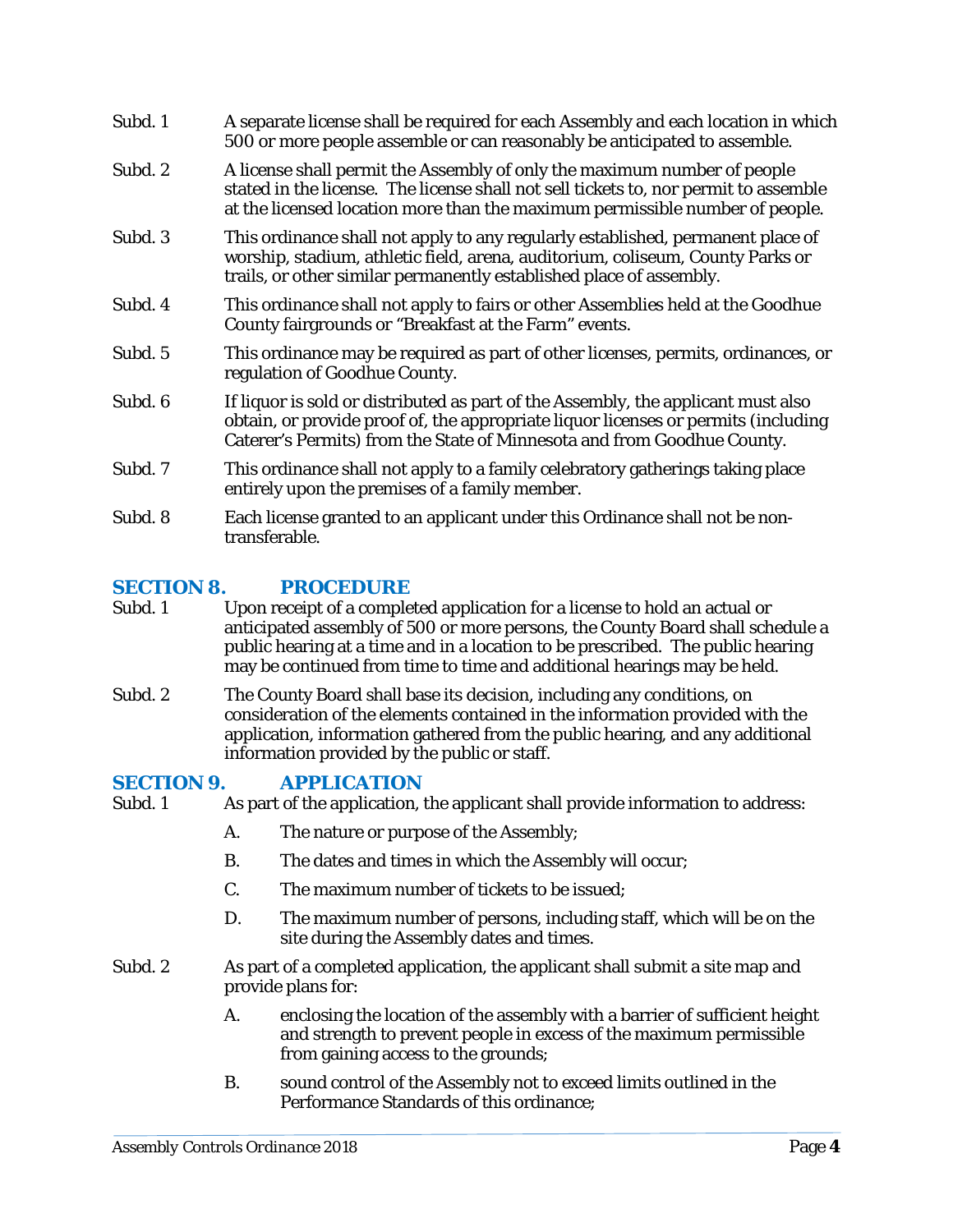- C. potable water supplies and locations of access;
- D. the number and location of sanitary facilities on the site; facilities shall meet all state and local specifications sufficient for the maximum number of people to be assembled at the rate of at least one toilet for every 150 persons;
- E. the management and disposal of solid waste generated on site;
- F. medical services on site for the duration of the Assembly;
- G. appropriate illumination of the location of the Assembly and the parking locations if the Assembly is to continue during hours of darkness;
- H. parking area size and location of lots, points of highway access, and interior roads including routes between highway access and parking lots;
- I. traffic control measures and surrounding routes adjacent to the site to be used to enter and exit the Assembly. Traffic control measures shall be based upon the Manual on Uniform Traffic Control Devices;
- J. onsite security services;
- K. fire protection services;
- L. food concessioners, including their license and permit numbers, who will be allowed to operate on the grounds for the Assembly;

#### **SECTION 10. PERFORMANCE STANDARDS**

The performance standards established by this ordinance are designed to ensure that assemblies are conducted in a safe, sanitary manner.

| Subd. 1 | The Assembly activity, excluding preparation or dismantling of the event, shall be<br>limited to 10am through midnight on the dates of the event.                                                                                                                                                                        |
|---------|--------------------------------------------------------------------------------------------------------------------------------------------------------------------------------------------------------------------------------------------------------------------------------------------------------------------------|
| Subd. 2 | Signs for the Assembly shall be subject to the restrictions in the Goodhue County<br>Zoning Ordinance regulating Temporary signs.                                                                                                                                                                                        |
| Subd. 3 | No on-street parking, or parking in a road right of way, is allowed.                                                                                                                                                                                                                                                     |
| Subd. 4 | Minimum parking shall be one (1) parking space for each four (4) people.                                                                                                                                                                                                                                                 |
| Subd. 5 | Overnight camping shall require a Conditional Use Permit according to the<br><b>Goodhue County Zoning Ordinance.</b>                                                                                                                                                                                                     |
| Subd. 6 | Sound control of the Assembly shall not exceed the Noise Standards, Noise Area<br>Classification 1, as defined in Minnesota Rules 7030.0040 and Minnesota Rules<br>7030.0050, at the property boundary of the location of the Assembly.                                                                                  |
| Subd. 7 | The activities must comply with all pertinent State and Federal registrations,<br>permits, licensing, and regulations.                                                                                                                                                                                                   |
| Subd. 8 | Prior to the Assembly event, the applicant shall provide a cash or irrevocable<br>Letter of Credit in an amount to be determined by the County Board. The<br>applicant shall indemnify and hold harmless Goodhue County or its agents,<br>officers, servants, and employees from any liability or causes of action which |